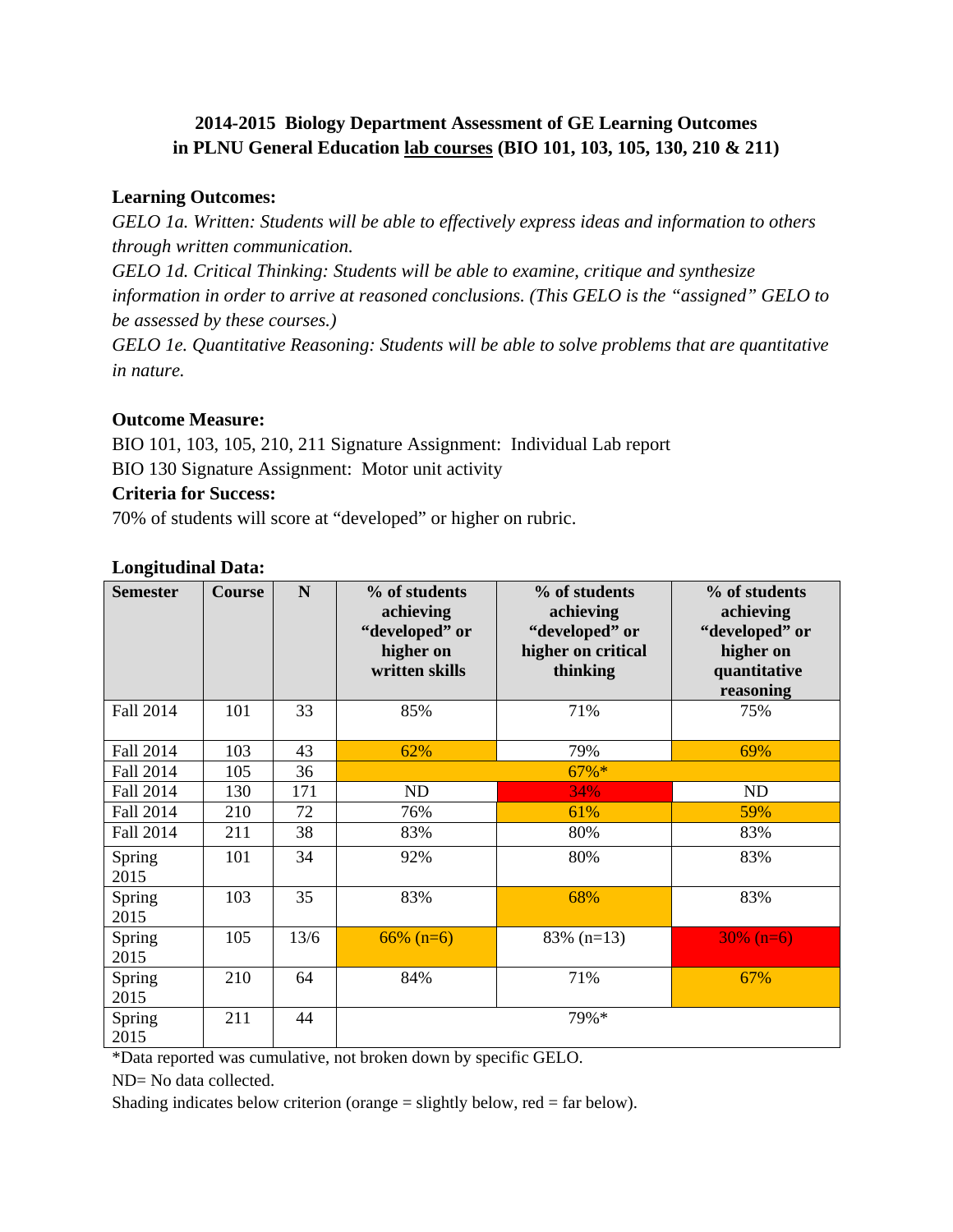#### **Conclusions Drawn from Data:**

For most groups, the criterion of 70% at or above "developed" was met or nearly met, however students tended to perform less well on critical thinking and quantitative reasoning than on written skills. Differences between students in the same class (i.e. Fall vs Spring BIO 210), but in different semesters, is worth extra consideration.

#### **Changes to be Made Based on Data:**

- 1) Because there are so many instructors and TA's involved in assessing the students' work, we need to make sure that there is some training on the rubric each year so that we can be confident in the results across the department. Only minimal rubric training was done this year.
- **2)** BIO 210 instructors could link the students' major with the rubric results so that we could determine possibly interesting differences in performance of allied health majors vs. biology majors, etc. This data was not collected this year.
- **3)** The poor performance by BIO 130 students in critical thinking and BIO 105 students in quantitative reasoning will need to be investigated further to determine if these are real areas for improvement, or if there is a disconnect between the signature assignment, the rubric, and the use of the rubric.

#### **Rubric used:**

Appendix A for BIO 101, 103, 105, 210, and 211

Appendix B for BIO 130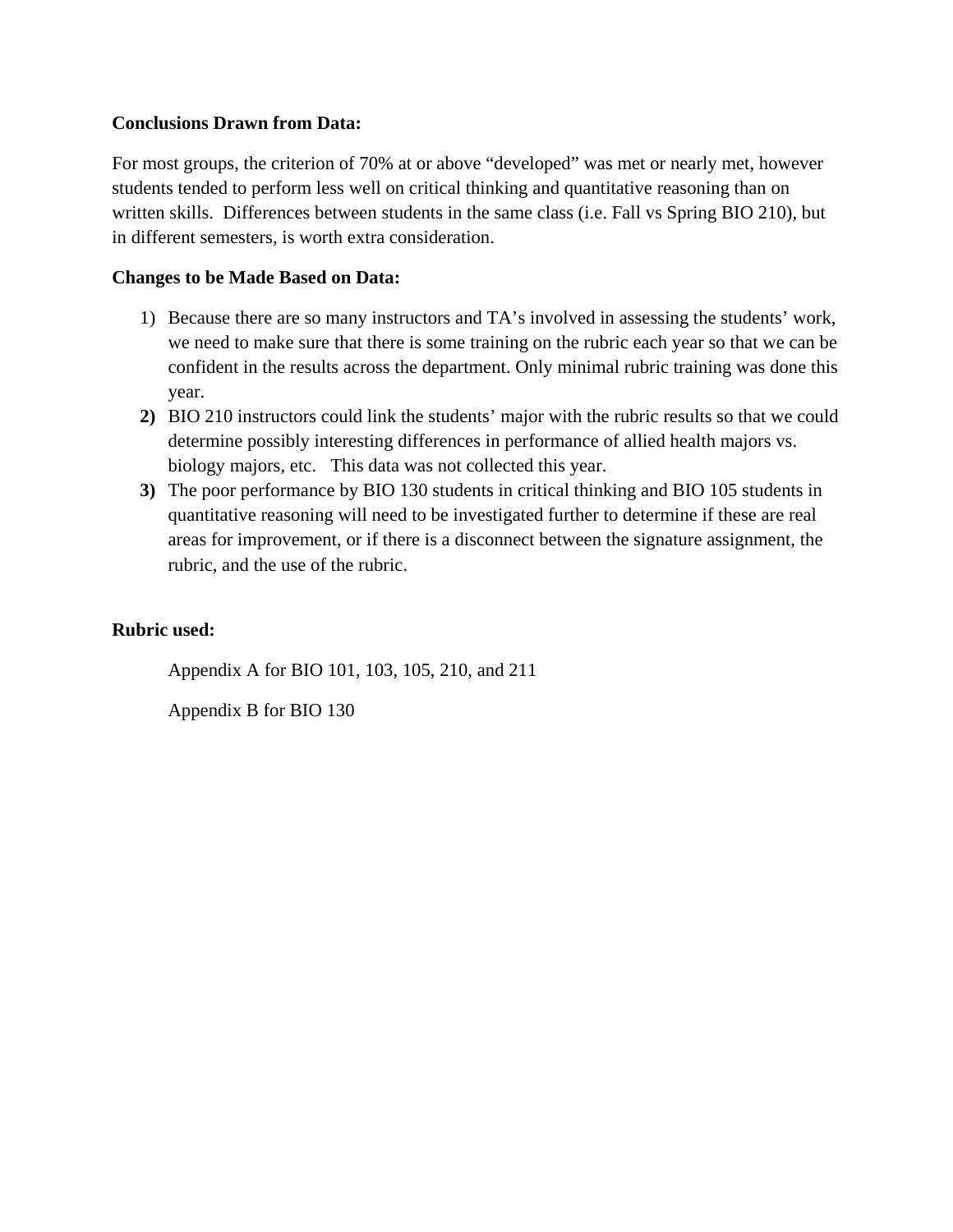# **2014-2015 Biology Department Assessment of GE learning outcomes in PLNU General Education non-lab courses (BIO 102 and 104)**

## **Learning Outcomes:**

*GELO 1a. Written: Students will be able to effectively express ideas and information to others through written communication.*

*GELO 1c. Information Literacy: Students will be able to access and cite information as well as evaluate the logic, validity, and relevance of information from a variety of sources.*

# **Outcome Measure:**

BIO 102 and 104 Signature Assignment: Research paper (each year) **Criteria for Success:**

70% of students will score at "developed" or higher on rubric.

# **Longitudinal Data:**

| <b>Semester</b> | Course<br>number | N  | % of students achieving<br>"developed" or higher on written<br>skills | % of students achieving<br>"developed" or higher on<br><b>Information literacy</b> |
|-----------------|------------------|----|-----------------------------------------------------------------------|------------------------------------------------------------------------------------|
| Fall 2014       | 102              | 19 | 79%                                                                   | 47%                                                                                |
| Spring<br>2015  | 104              | 31 | 77%                                                                   | 77%                                                                                |

Shading indicates below criterion (orange = slightly below, red = far below)

## **Conclusions Drawn from Data:**

Student performance met the stated criteria for written skills, however students in BIO 102 were far below the criteria for information literacy.

## **Changes to be Made Based on Data:**

- 1) No change to program regarding written skills.
- 2) The poor performance by BIO 102 students in Information Literacy will need to be investigated further to determine if this is a real area for improvement, or if there is a disconnect between the signature assignment, the rubric, and the use of the rubric since this was the first time that the rubric was used.

## **Rubric used: Appendix C**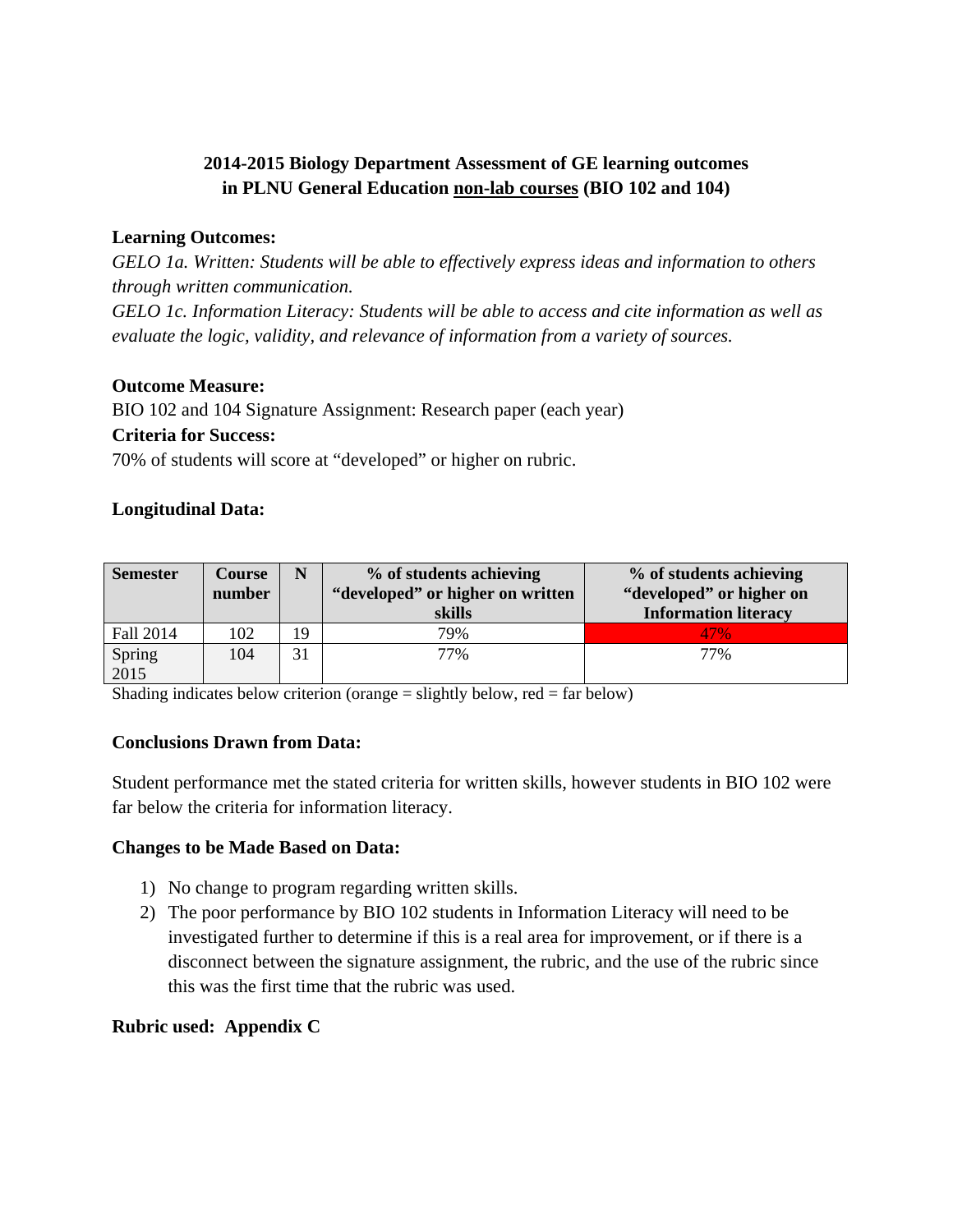#### **APPENDIX A: Rubric for lab reports completed in PLNU General Education lab courses (BIO 101, 103, 105, 210, 211)**

*GELO 1a. Written: Students will be able to effectively express ideas and information to others through written communication. GELO 1d. Critical Thinking: Students will be able to examine, critique and synthesize information in order to arrive at reasoned conclusions.*

| <b>Component</b>           | <b>Initial</b>                                              | <b>Emerging</b>                                                          | <b>Developed</b>                                | <b>Highly Developed</b>                                       |
|----------------------------|-------------------------------------------------------------|--------------------------------------------------------------------------|-------------------------------------------------|---------------------------------------------------------------|
| <b>Introduction</b>        | • No indication of purpose of the                           | • Some indication of purpose of the                                      | • Clearly articulates the purpose of the        | • Clearly articulates the purpose of                          |
| and                        | research                                                    | research                                                                 | research                                        | the research, beyond the narrow                               |
| hypothesis                 | • Provides no background                                    | • Provides some background information,                                  | • Provides some accurate and relevant           | topic                                                         |
| (Written)                  | information                                                 | but some is inaccurate or irrelevant                                     | background information                          | • Provides excellent background                               |
|                            | • Hypothesis is missing                                     | • Provides the hypothesis, but the                                       | • Clearly identifies the hypothesis             | information                                                   |
|                            |                                                             | hypothesis is unclear /confusing                                         |                                                 | • Clearly identifies the hypothesis<br>and makes a prediction |
| Methods and                | • Methods are unclear and                                   | • Methods are basically explained, but                                   | • Explains methods and materials, but           | • Clearly and completely explains                             |
| <b>Materials</b>           | incomplete and materials are                                | incomplete with some materials not                                       | missing some details                            | methods and materials                                         |
|                            | not sufficiently identified                                 | included                                                                 | • Most variables correctly identified           | • All variables correctly identified                          |
|                            | • No variables correctly                                    | • Some variables correctly identified                                    |                                                 |                                                               |
|                            | identified                                                  |                                                                          |                                                 |                                                               |
| <b>Results</b>             | • Graphs and tables are                                     | • Graphs and tables are inaccurate/missing                               | • Graphs and tables are adequate but            | • Graphs and tables are well done                             |
| (Ouantitative              | poorly/inaccurately done                                    | labels with some errors                                                  | some labels/titles missing                      | and accurately labeled and titled                             |
| reasoning)                 | • No mention of tables/graphs in                            | • Summarizes tables and graphs in text                                   | • Generally accurately summarizes the           | • Accurately summarizes the                                   |
|                            | text                                                        | • No clear reference to specific                                         | tables and graphs in text                       | tables and graphs in text                                     |
|                            | • Many opinion statements                                   | tables/graphs in text                                                    | • Clear reference to some tables/graphs         | • Clear reference to all                                      |
|                            |                                                             | • Obvious opinion statements                                             | in the text                                     | tables/graphs in the text                                     |
|                            |                                                             |                                                                          | • Some opinion statements                       | • No opinion statements                                       |
| Conclusion(s)<br>(Critical | • Fails to identify conclusions, or                         | • Identifies conclusions and refers to some                              | • Clearly links evidence with the<br>conclusion | • Clearly links evidence with the                             |
| thinking)                  | conclusion is a simplistic<br>summary with no connection to | specific pieces of evidence, but no<br>connection to original hypothesis | • Some consideration of problems with           | conclusion and the original<br>hypothesis                     |
|                            | original hypothesis                                         | • Minimal consideration of problems with                                 | the study                                       | • Thorough consideration of                                   |
|                            | • No mention of problems with                               | the study                                                                | • Some mention of possible future               | problems with the study                                       |
|                            | the study                                                   | • Minimal mention of future research                                     | research                                        | • Several ideas for possible future                           |
|                            | • No consideration of future                                |                                                                          |                                                 | research                                                      |
|                            | research                                                    |                                                                          |                                                 |                                                               |
| Writing                    | • No sections labeled                                       | • Some sections clearly labeled                                          | • Most sections clearly labeled                 | • All sections clearly labeled                                |
| quality                    | • Simplistic and/or unclear                                 | • Unclear writing                                                        | • Clear writing                                 | • Clear and sophisticated writing                             |
| (Written)                  | writing                                                     | • Mostly uses present or future tense                                    | • Sometimes uses past tense                     | using advanced vocabulary;                                    |
|                            | • Consistent use of present or                              | • Some errors                                                            | $\bullet$ Few errors                            | enjoyable to read                                             |
|                            | future tense                                                |                                                                          |                                                 | • Consistently uses past tense                                |
|                            | • Many errors                                               |                                                                          |                                                 | $\bullet$ No errors                                           |
|                            |                                                             |                                                                          |                                                 |                                                               |

*GELO 1e. Quantitative Reasoning: Students will be able to solve problems that are quantitative in nature.*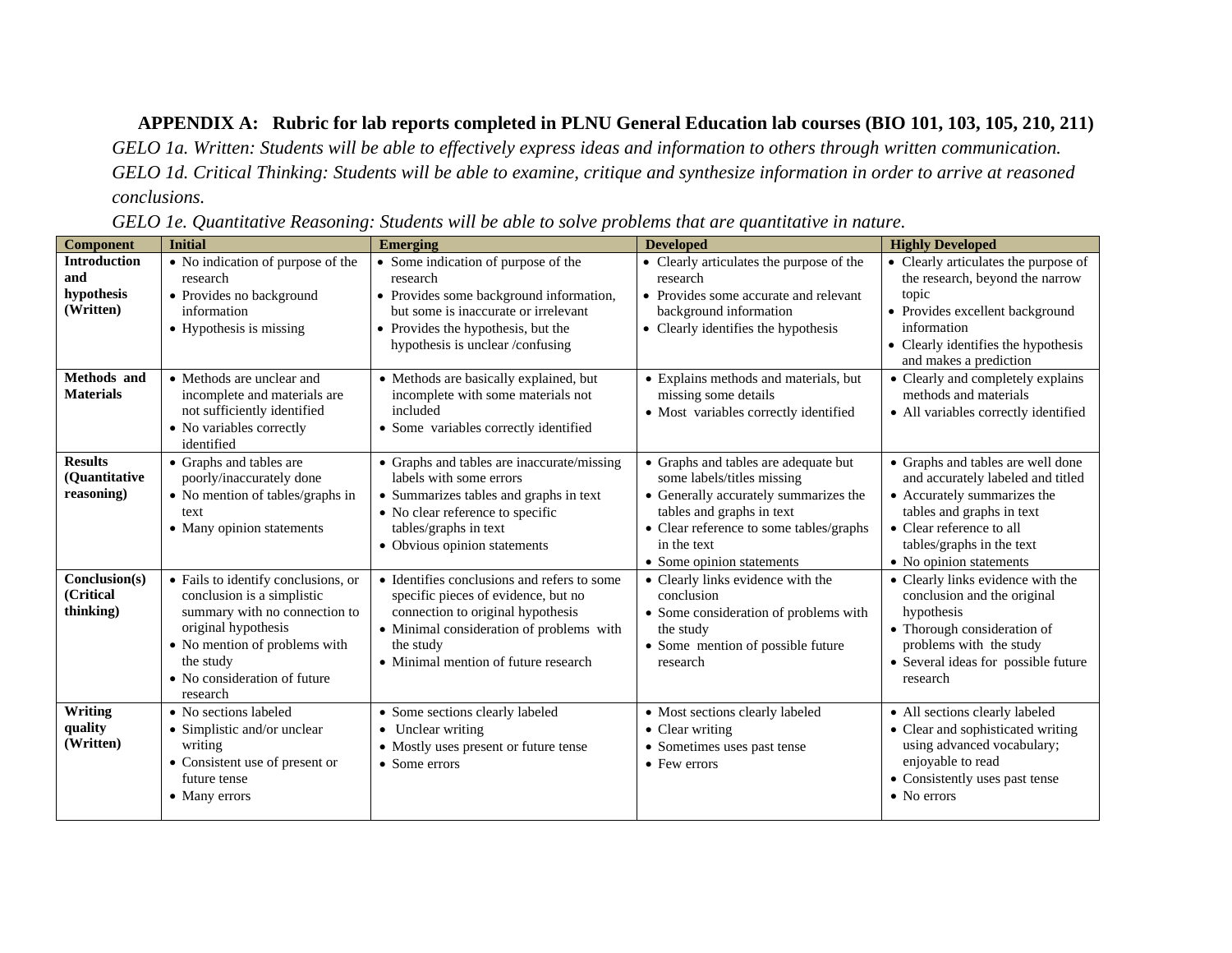# **APPENDIX B : Rubric for short answer question completed in PLNU General Education lab course (BIO 130)**

*GELO 1d. Critical Thinking: Students will be able to examine, critique and synthesize information in order to arrive at reasoned conclusions.*

| <b>GELO</b>     | <b>Initial</b>         | <b>Emerging</b>                 | <b>Developed</b>               | <b>Highly Developed</b>    |
|-----------------|------------------------|---------------------------------|--------------------------------|----------------------------|
| <b>Critical</b> | Answer to one of the   | Answer to both questions is     | Answer to both questions is    | Answer to both questions   |
| thinking        | questions is partially | factually accurate, but student | factually accurate and student | is factually accurate and  |
|                 | factually accurate     | doesn't demonstrate the ability | demonstrates some ability to   | student demonstrates full  |
|                 |                        | to apply knowledge to a new     | apply knowledge to a new       | ability to apply knowledge |
|                 |                        | situation                       | situation                      | to a new situation.        |
|                 |                        |                                 |                                |                            |